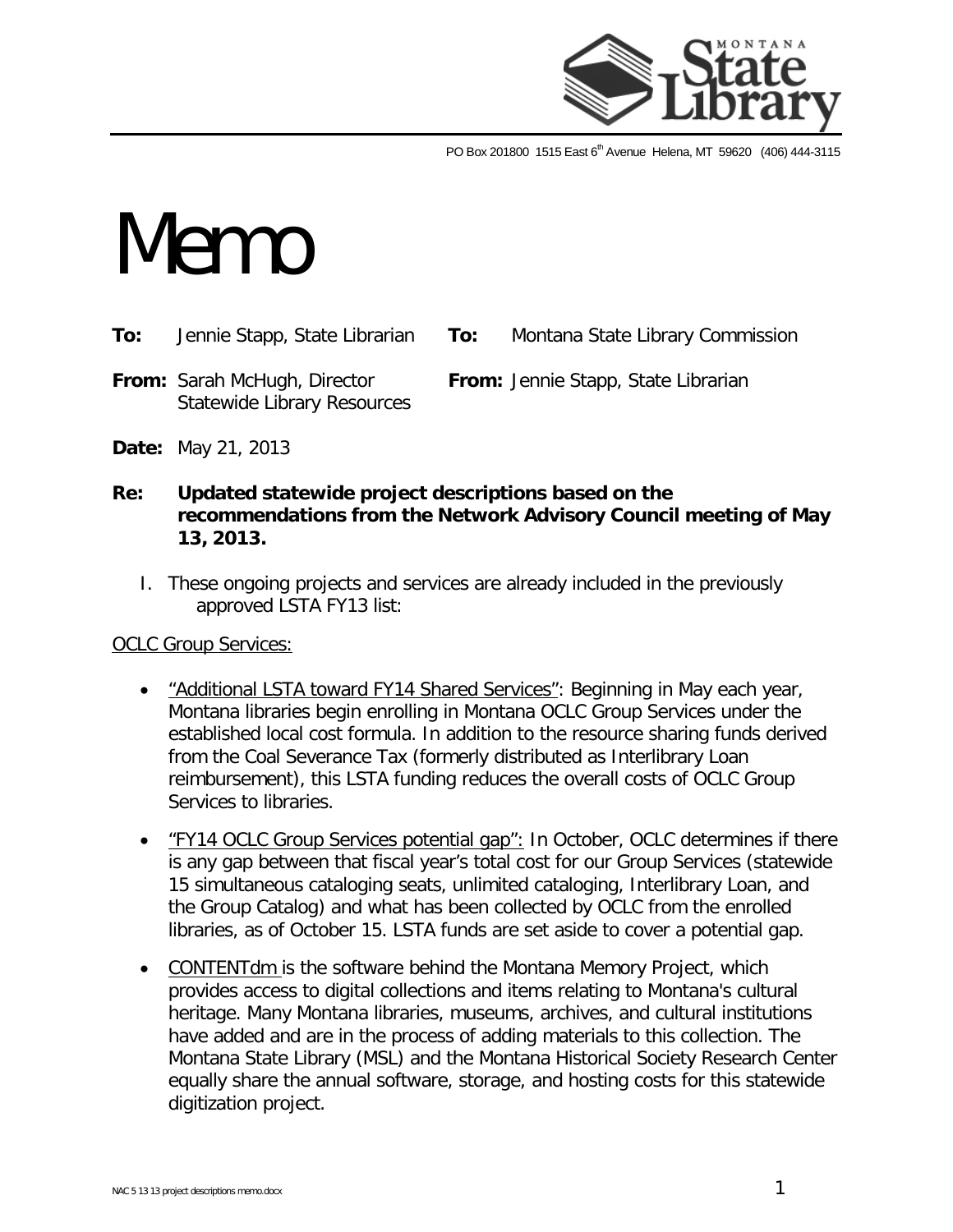- The Digital Archive provides a statewide long term preservation and access solution for master copies of digitized materials. Contributors to the Montana Memory Project are required to store a master copy of all digitized materials, using a preferred long-term storage solution. The State Library, partnering with the Montana Historical Society Research Center, holds a subscription to OCLC's Digital Archive. Montana libraries, museums, archives and cultural institutions are encouraged to send master copies of digital images to the Digital Archive for long-term preservation.
- EZproxy is an authentication method hosted by OCLC that provides users with remote access to Web-based licensed content offered by libraries. A statewide instance of EZproxy, maintained by the Montana State Library, is now available to Montana Shared Catalog libraries and to other libraries with SIP protocol capability. Patrons accessing Discover It! and the EBSCO databases remotely will be authenticated by entering their library card numbers once at the beginning of the search session. This one-time login via EZproxy eliminates the need for library staff and patrons to remember multiple passwords for the various EBSCO databases.

#### MSC New Libraries:

• The Montana Shared Catalog (MSC) is a library consortium that shares knowledge, skills, and resources among its membership as well as an Integrated Library System (ILS). Created in 2002 with the participation and financial commitment from 17 initial, multi-type libraries, the MSC now includes 168 Montana libraries. LSTA is used to assist new libraries in joining the MSC with funding amounts based on the number of bibliographic records, population served (for public and special libraries) and FTE students, staff, and faculty (for academic and school libraries).

### Discover It! renewal:

• In 2011, an RFP was completed for an Integrated Discovery System. EBSCO was the successful vendor with their product, EBSCO Discovery Service (EDS). Montana's statewide instance of EDS is called Discover It! and is an integrated search tool designed to perform a comprehensive search all of the library's resources, including the statewide suite of EBSCO databases, the Montana Memory Project, the Montana Shared Catalog, WorldCat.org, and three large public library catalogs (Butte-Silver Bow Public Library, Great Falls Public Library, and Lewis and Clark Library). In addition, links to MontanaLibrary2Go and HeritageQuest have been added for participating libraries. All catalogs have been customized with interlibrary loan capabilities within Discover It, and every library in the state has access to a unique profile that can be customized to meet the needs of its community. The FY13 LSTA amount will cover half of the annual subscription cost to EDS. The Montana Shared Catalog general membership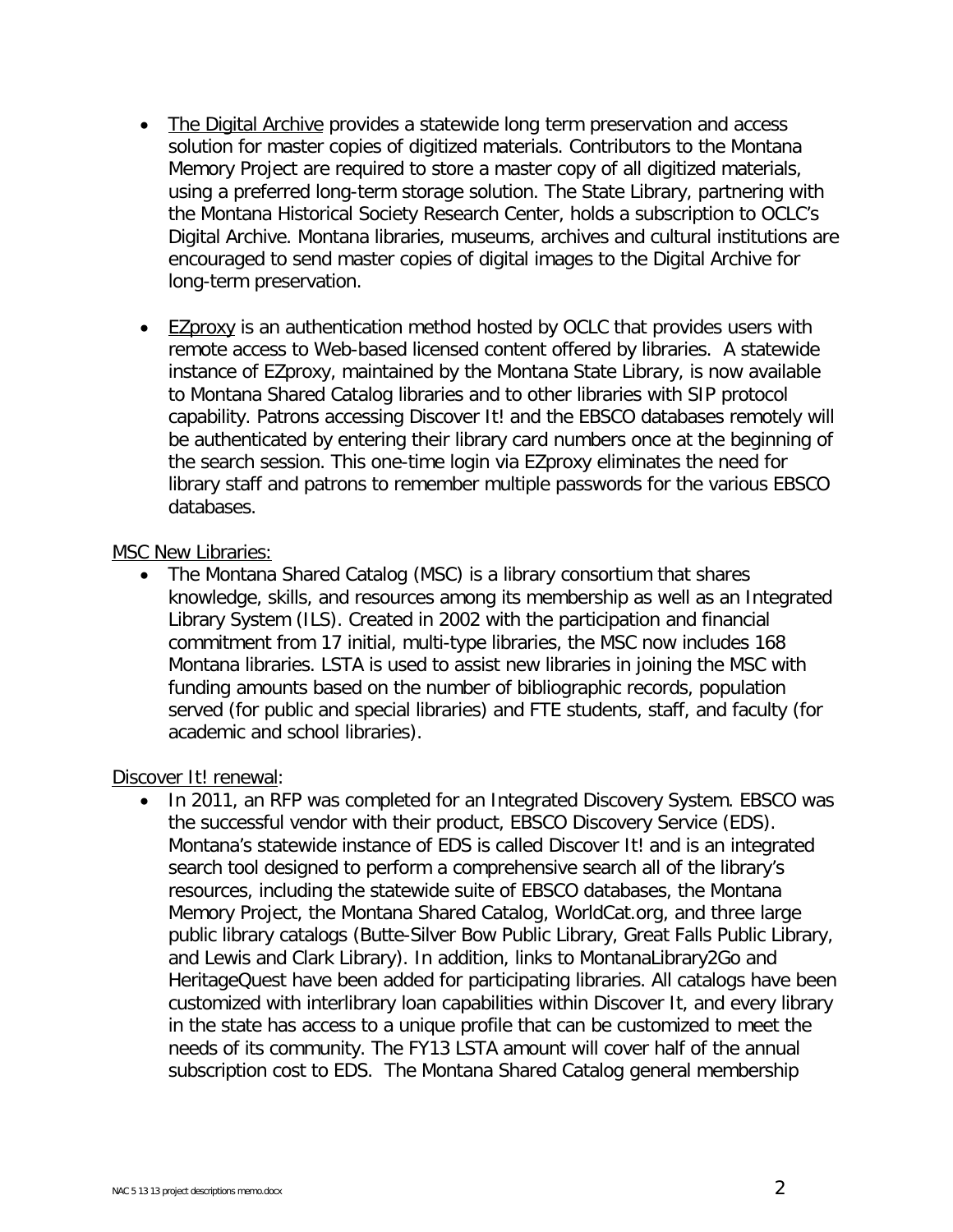approved financing the other half of the annual subscription cost at their spring meeting in Miles City on May 1-2, 2013.

## Montana Memory Project:

- Planning for changes to the MMP website has been underway for the last year, including a user survey to assist MSL and the Historical Society Research Center in determining how best to improve the presentation of this statewide resource. This funding will allow MSL to contract for a temporary web designer with the necessary web skills or to hire a summer intern to accomplish a re-design of the site.
- MMP grants for digital collection development assist libraries, historical societies, museums, and archives throughout Montana in adding special collections to the MMP, either independently or through a partnership with a local institution. Grant funds must be used for costs specific to the addition of a selected collection to the MMP website. Projects must be significant to the intended audience, but must also enhance the larger Montana Memory Project, per goals as outlined in the MMP Strategic Plan.

# Literacy Projects:

- The Early Learning Statewide Initiative (Ready 2 Read) is in its fourth year of implementation. This popular program has provided training, programs, and Ready 2 Read trunks of early childhood materials to most of the public libraries in Montana. This funding will be put toward the continuation of these efforts with a focus on training. The funding proposed for the Early Literacy Support Position continues the additional hours needed to manage the administrative tasks for the Early Learning Project.
- The main event of the Children's Services calendar is the long established and popular Summer Reading Program, which provides programming materials to public libraries based on a central theme, for local programs targeted for patrons of all ages from early childhood through adult.

# Statewide Training:

• Fall Workshop 2013 will be the 15<sup>th</sup> annual MSL Fall Workshop, a 2 day training event for library workers from all types of libraries, and for trustees. The Fall Workshop features half-day sessions on a variety of topics, including those requested by Montana librarians, and opportunities to network and share problems and solutions.

# MontanaLibrary2Go:

• MontanaLibrary2Go offers 15,349 downloadable audio and e-book titles to patrons at participating libraries. Titles are available for download on e-readers, tablets, mp3 players, and other portable devices. 80 libraries currently participate in this project, with new libraries added quarterly. The consortium members cover the cost of new content, which is selected monthly by a statewide selection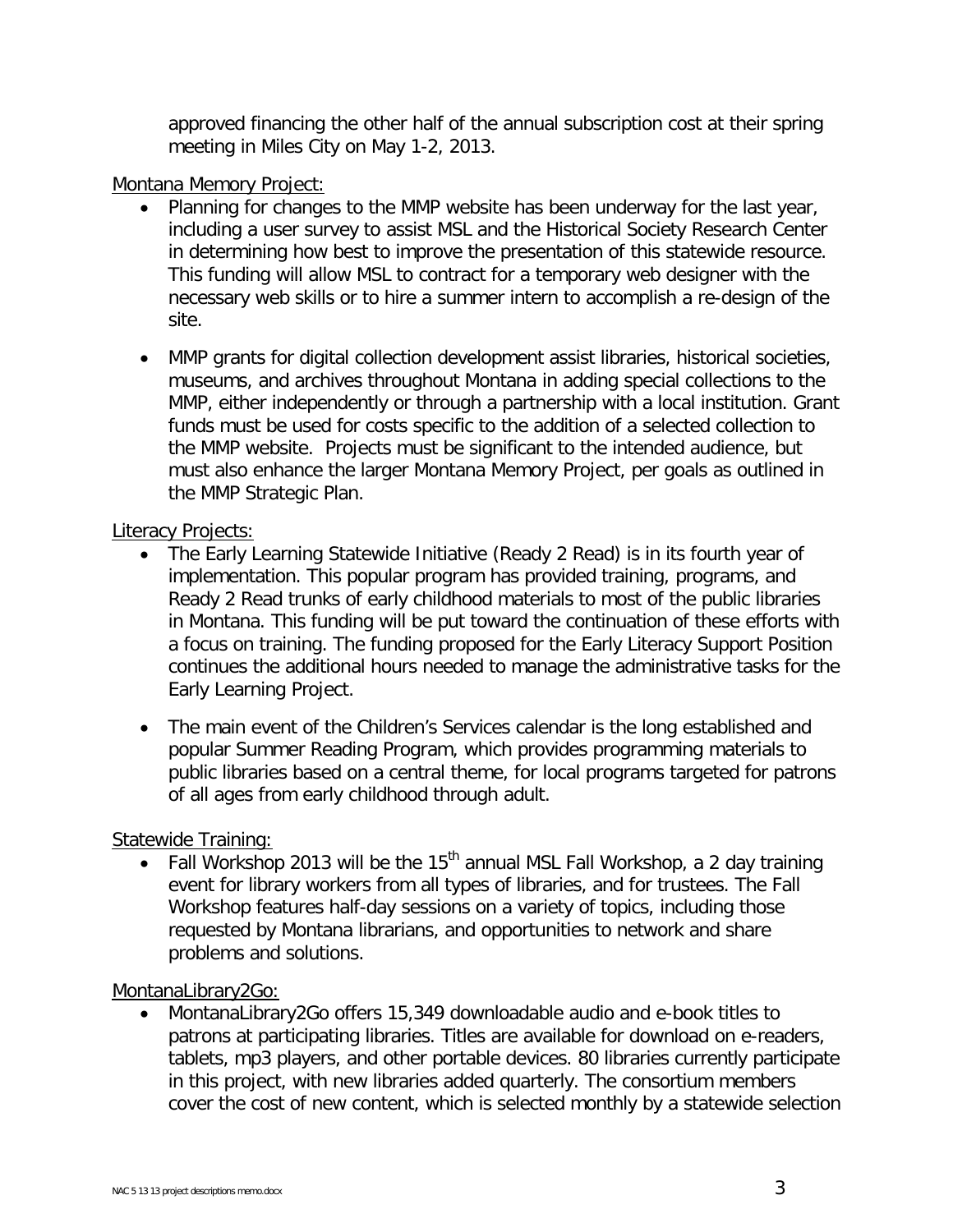team. This funding allows MSL to cover the cost of the annual hosting fee for the final year of the current contract, assist a limited number of new libraries with the one-time OverDrive New Library Participation Fee, and assist with the cost of obtaining enhanced MARC records from OCLC for new content.

II. These additional projects and services are now recommended by the Network Advisory Council for remaining FY2013 LSTA funding:

# Community outreach grants:

• The goal of this project would be to reinforce the public library as an essential part of community life in Montana by helping libraries develop opportunities to form or enhance cooperative relationships with governing agencies, civic organizations, educational institutions, local businesses, and residents. \$1000 grants would be distributed to 5 public libraries through a competitive process and would require the libraries to create and execute thorough community assessments and outreach plans which address the role of the public library as a public gathering space and a facilitator for community relationships.

# Econtent expansion pilot – Phase Two:

• This additional funding would help MSL continue with infrastructure and collection development. A focus of the pilot is to provide a pilot collection of ebooks purchased or acquired from local content creators and small or mediumsized publishers to complement our existing consortium subscription to licensed e-content (MontanaLibrary2Go).

### Trustee Training: 2 in-person workshops

• Trustee training provides the opportunity for public library trustees to learn how to maximize their roles as local library leaders. Focused workshop sessions on topics specifically targeted to trustee interests insure that these local library leaders are prepared to face the challenges associated with providing leadership and direction for a dynamic public library. Additionally, trustees are provided the opportunity to network with their colleagues across the state, to be informed about the new trustee certification program, and to learn about additional resources available to them. Three well‐attended trainings were held in late October and early November 2012, in Billings, Great Falls, and Missoula. This funding would provide the opportunity to host two trustee trainings, one in the eastern part of the state and one in the west, and would cover the costs for the trainer, lunch for attendees, and workshop materials. The topic proposed for this year is evaluation of personnel appraisal forms and protocol.

### Individual grants to attend 2013 ARSL conference in Omaha, Nebraska:

• The ARSL conference provides an opportunity for librarians serving our smallest and most remote communities to network while engaging in professional development opportunities tailored specifically to this demographic. These grants would provide registration and travel funds to three librarians to attend the